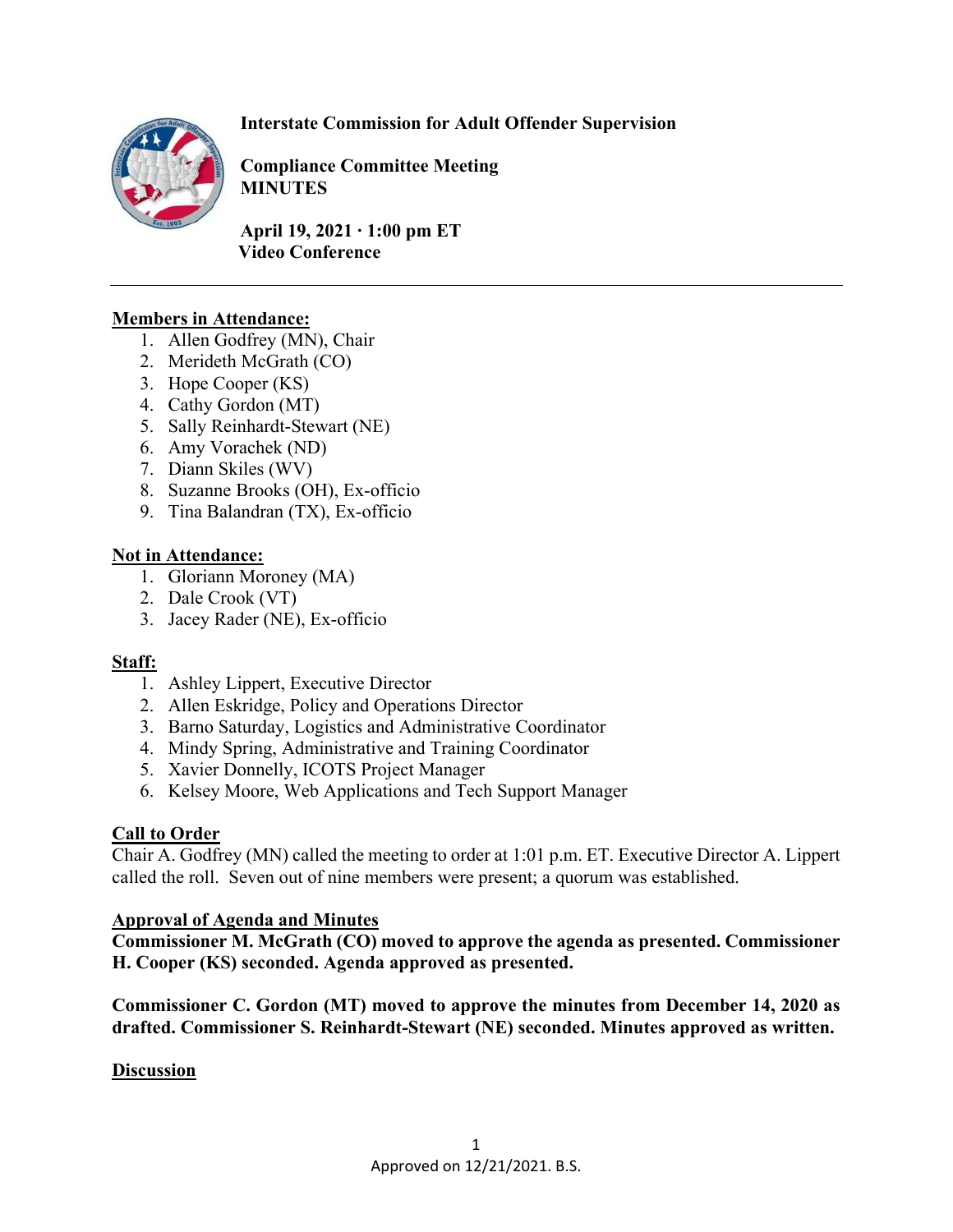*FY22 Rejection Assessment:* Training Coordinator M. Spring presented the FY22 compliance audit pilot state's results to the committee. She thanked Colorado, Maine, and Minnesota for participating in the pilot assessment. The purpose of the audit is to promote offender success, effective tracking, orderly and efficient transfer processes as well as adherence to ICAOS Rules 3.101, 3.101-1, 3.101-2, and 3.104. The FY22 assessment evaluates state acceptance and rejection cases for transfers processed during FY21. Further, it measures change from the FY16 assessment and establishes common factors impeding present-day acceptance rates.

The national office used data generated from the *Transfer Decisions Summary*, *Transfer Decisions - Incoming Cases* & *Transfer Decisions - Outgoing Cases* compliance dashboards to provide each state's assessment results and a link to complete a self-assessment, gathering specific information on each state's procedures and plans for improving acceptance rates, enhancing efficiency, and improving training. This feedback will be utilized to publish a national report identifying factors impeding acceptance rates and making recommendations for improvement.

The participating pilot states provided diversity in the volume of transfers. The assessment also highlighted transfers with initial rejections that were subsequently accepted to identify issues delaying the transfer process.

Based on the findings, the discretionary case acceptance rate had improved minimally since the last discretionary case assessment in FY16. The verification of transfer plans and insufficient justifications remained the top concern for both mandatory and discretionary transfers.

The national office drafted the following factors for consideration:

• *Set Acceptance Rate Standard*

The Commission should consider setting a standard for acceptance rates to focus on 'outgoing' transfers. This standard could include expectations for states to self-audit, provide training, and follow up on rejections with users to prevent future rejections.

• *Improve ICOTS User Training*

Compact administrators for each state have the responsibility to train users to ensure verified data is entered into ICOTS.

• *Reduce Technical Rejections* 

Ensure technical rejections do not delay the transfer process while also setting expectations for sending state compact offices to ensure transfers are complete and include proper documentation.

• *Sex-Offender Transfers* 

Rule 1.101 Sex-Offender definition and Rule 3.101-3 were amended effective April 1, 2020. The amendment intended to reduce improper denials for sex offender transfers. While the number of sex offender transfer requests increased since April 1, 2020, the rejection rate for transfers of sex offenders has not changed. States should research these denials and ensure equal treatment of sex offenders.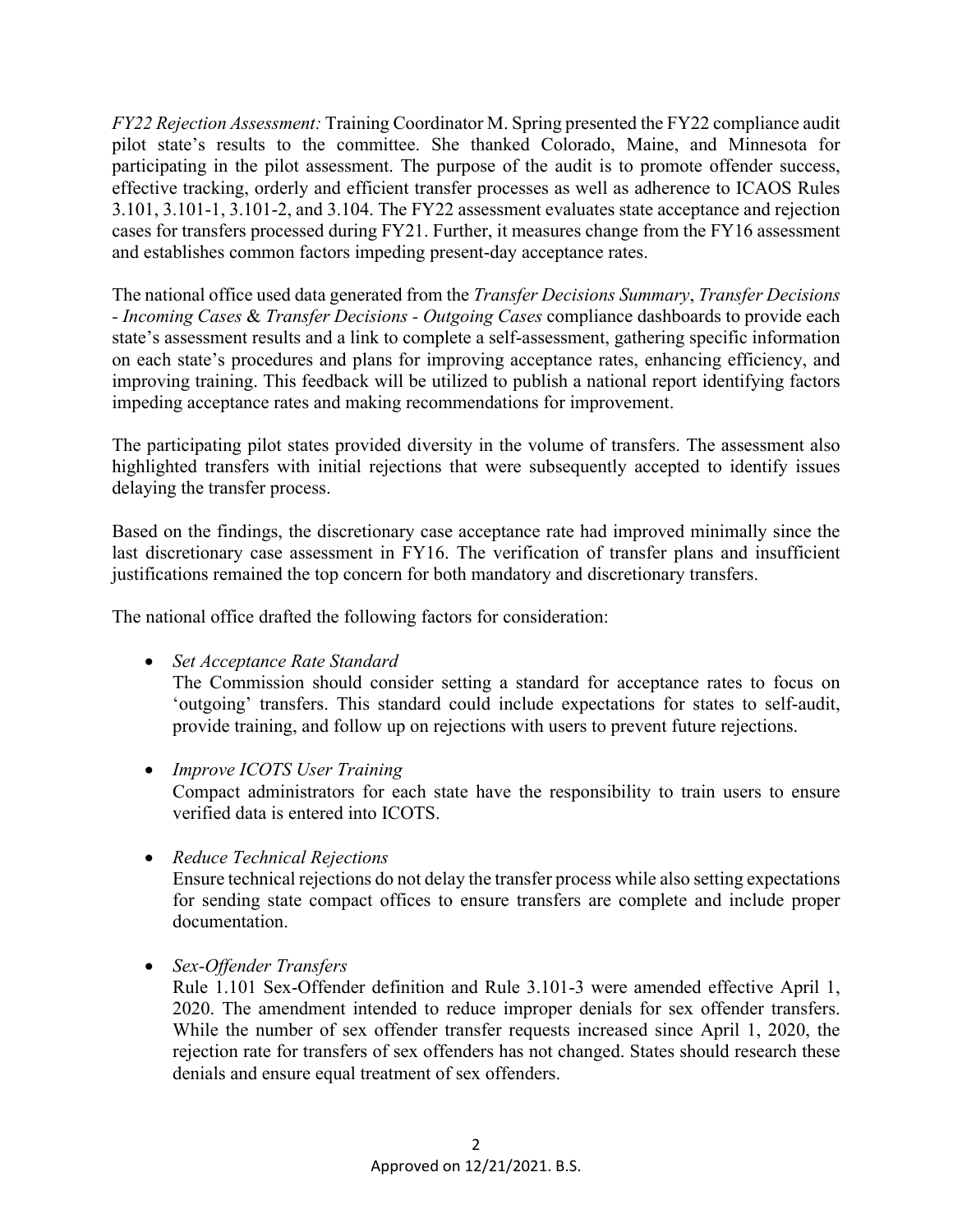• *Training/Technology referral regarding Rejection Summary* 

The assessment shows inconsistent use of this data field across all states. Training for users and compact staff should ensure proper ICOTS usage for these fields to optimize reporting capabilities. Consideration for an ICOTS enhancements could also be made to the Technology Committee to improve data outcomes on this measure.

Chair A. Godfrey (MN) noted that his state reviewed the findings for Minnesota and found them helpful for improving their acceptance rate processes and procedures.

The committee discussed the national office recommendation to set acceptance rate standards.

Commissioner S. Reinhardt-Stewart (NE) noted that it would be useful to see where the states stood collectively before determining the standards.

Training Coordinator M. Spring noted that all compliance dashboard reports used in the audit were available to all states.

Commissioner H. Cooper (KS) spoke in favor of setting a standard as there was minimum progress in discretionary cases acceptance rate since the last audit in FY16. She suggested setting annual increments towards a compliance standard.

Commissioner A. Godfrey (MN) noted that the main goal would be to guide states toward compliance.

Commissioner A. Vorachek (ND) agreed with Kansas.

DCA S. Brooks (OH) cautioned the committee to set realistic standards, adding that there are situations where the receiving states simply could not comply with the supervision requirements in transfer applications.

Executive Director A. Lippert noted that there was nothing to preclude the committee from shifting from the traditional 80% compliance mark. Once, the national office completes the audit and the committee has all the data, it can determine the benchmark for this standard.

The Compliance Committee will continue this discussion in the fall once the national audit data is available.

*Probable Cause Hearing:* Commissioner A. Godfrey (MN) presented to the committee an issue of probable cause waivers and rule requirements for holding offenders in custody on a waiver. He shared an example where a receiving state (RS) submitted a violation requiring retaking for an offender who was not in custody. The sending state (SS) requested a probable cause (PC) and the offender agreed to waive PC. The RS obtained the waiver and notified the SS. The RS does not take the offender into custody upon obtaining the waiver and would only take into custody upon the SS's warrant. If PC was established, was the RS required to hold the offender in custody?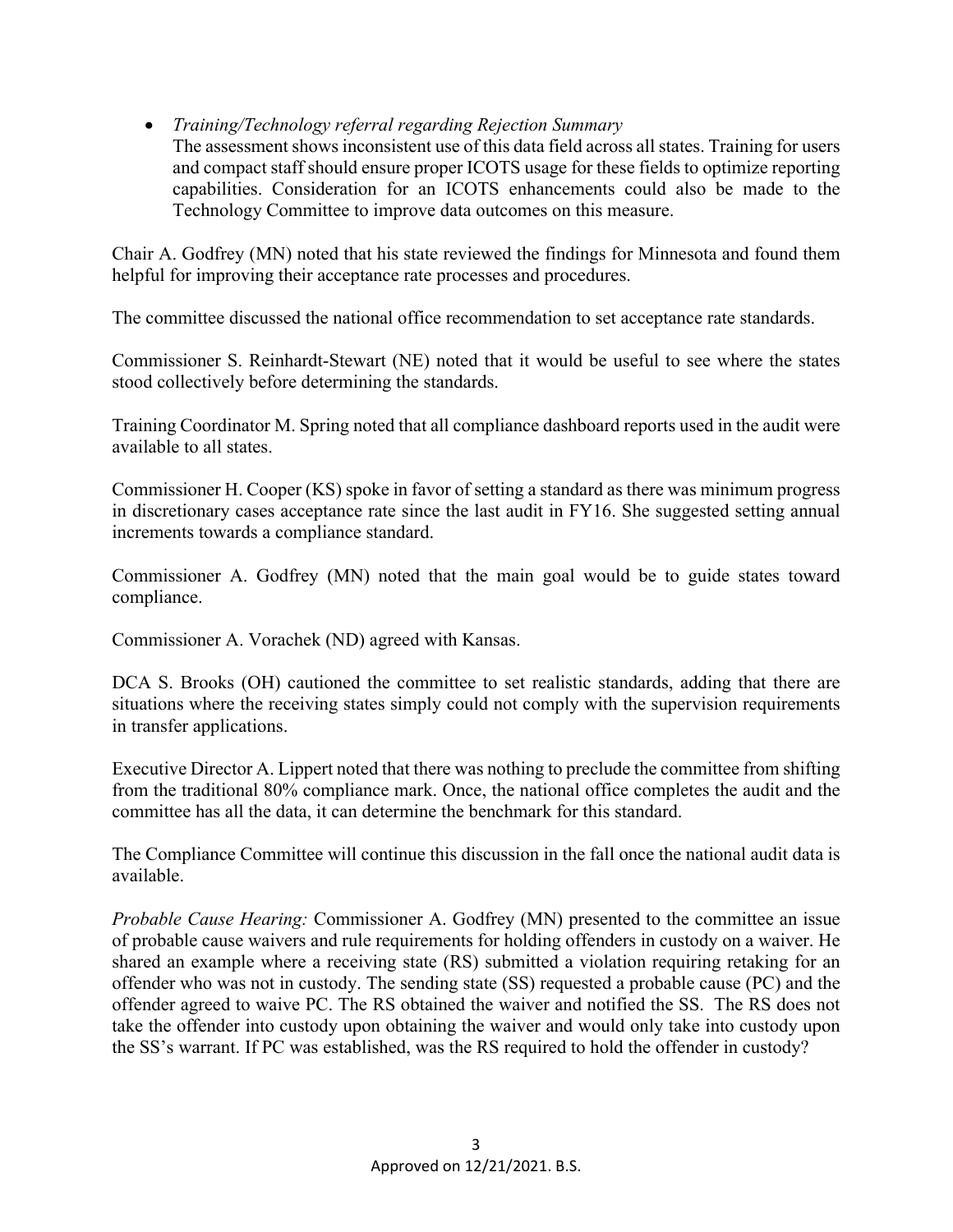The national office reached out to Legal Counsel Travis and received a legal interpretation on this matter. The interpretation stated that once a person admitted and waived PC, based on Rule 5.108, the RS was required to take that person into custody and allow the SS to retake.

Commissioner A. Godfrey (MN) noted that there could be multiple states that did not comply with this rule requirement for many reasons, including the COVID-19 pandemic related limited incarceration capacity and national reforms to reduce prison and jail populations.

Commissioner H. Cooper (KS) noted that if Kansas asks for a revocation, that meant that the offender's behavior was very serious, and that person should be incarcerated. She suggested clarifying the language in the rules. She added that if an offender were in the community and not being detained, why would the receiving state go through the seriousness of sending them back to the sending state.

DCA S. Brooks (OH) agreed with Kansas. In Ohio they trained to submit a violation report on a technical violation behavior only if they exhausted every possible corrective action and the offender was a threat to public safety.

Commissioner C. Gordon (MT) stated that Montana used to operate the same way as Ohio, however, due to the COVID pandemic, their jails limited number of people they accept and would only take offenders with very serious offences.

Chair A. Godfrey (MN) will bring this matter to the Executive Committee's attention later this week.

#### **Old Business**

There was no old business.

#### **New Business**

Commissioner A. Godfrey (MN) presented Hawaii's request to extend application of Rule 2.111 Emergency Suspension of Enforcement until June 8, 2021 for committee's consideration.

Hawaii listed the following reasons for their request: isolation of Hawaii islands and difficulties of shipment of goods including PPE; the state's quarantine restrictions; travel restrictions in place; small extradition units; small number of law-enforcement officers with TSA certificates (Flying While Armed Class); and police department criteria limiting extradition to violent crimes.

Commissioner C. Gordon (MT) spoke in favor of approving Hawaii's request considering presented circumstances.

Commissioner H. Cooper (KS) and Commissioner A. Vorachek (ND) spoke in favor of approving the request.

Executive Director A. Lippert noted that the Commission was in uncharted territory, whatever decision the committee makes, would set a standard for future events of this nature. She added that Hawaii's request had merits, their Governor issued over 19 executive orders related to the COVID-